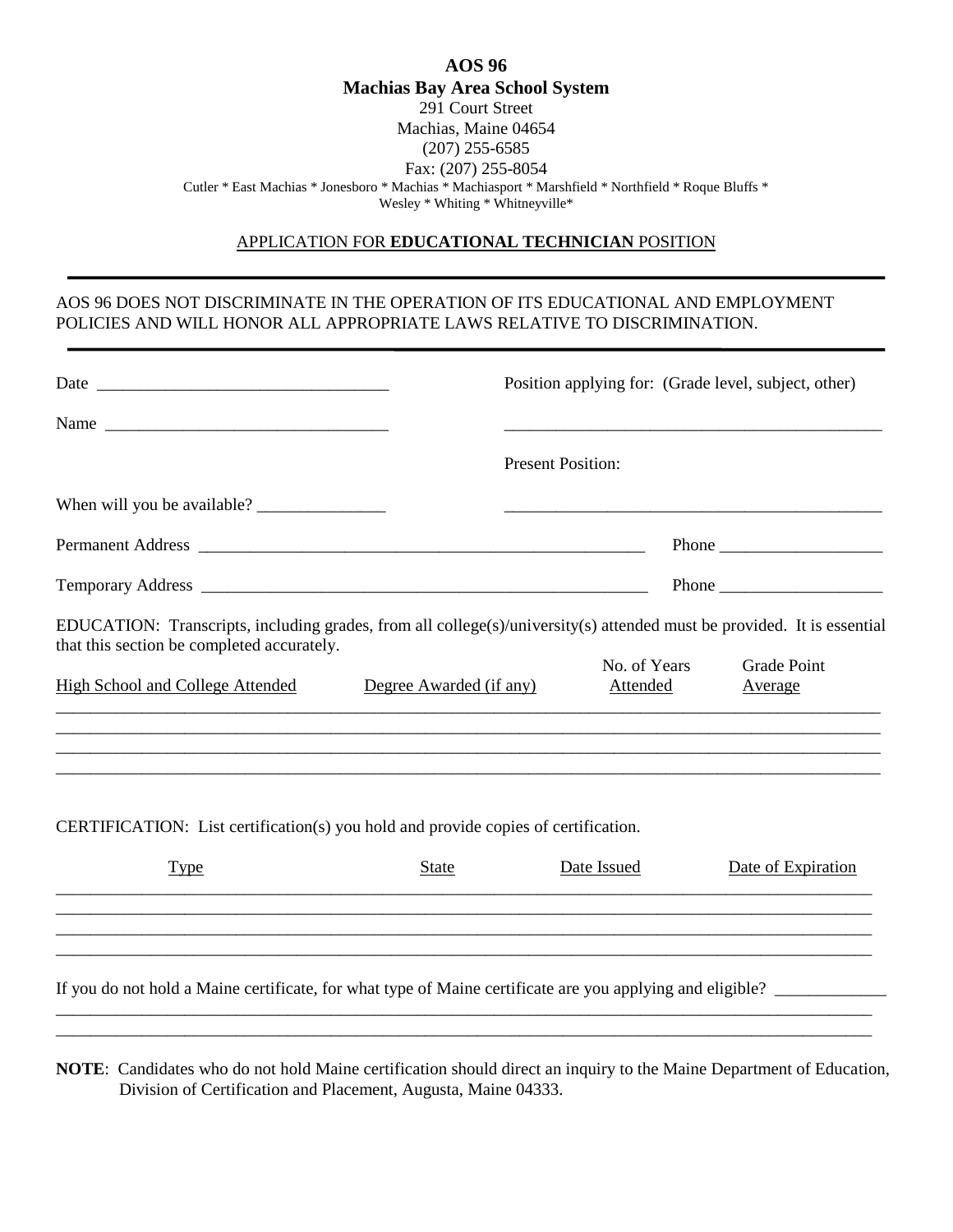EXPERIENCE: A resume must be provided. In addition to educational background and work experience, include extracurricular activities in which you have been involved. Please list below positions held, employer and dates of employment for the past ten years. Please account for any gaps in employment on a separate page.

| From (month/year)                     | To (month/year)<br>Position                                               |                                                                                                                                                                                                                                                                                                            | Employer |          |        |
|---------------------------------------|---------------------------------------------------------------------------|------------------------------------------------------------------------------------------------------------------------------------------------------------------------------------------------------------------------------------------------------------------------------------------------------------|----------|----------|--------|
|                                       |                                                                           |                                                                                                                                                                                                                                                                                                            |          |          |        |
|                                       |                                                                           |                                                                                                                                                                                                                                                                                                            |          |          |        |
| <b>BACKGROUND:</b>                    |                                                                           |                                                                                                                                                                                                                                                                                                            |          |          |        |
|                                       |                                                                           | Have you ever been disciplined, discharged, or asked to resign from a prior position?                                                                                                                                                                                                                      |          | Yes No   |        |
|                                       | your conduct was under investigation or review?                           | Have you ever resigned from a prior position after a complaint had been received against you or                                                                                                                                                                                                            |          | $Yes$ No |        |
|                                       | Has your contract in a prior position ever been non-renewed?              |                                                                                                                                                                                                                                                                                                            |          | $Yes$ No |        |
|                                       | nomination for re-employment not be approved?                             | Have you ever not been nominated for re-employment in a prior position or ever had your                                                                                                                                                                                                                    |          |          | Yes No |
|                                       |                                                                           | Have you ever been charged with or investigated for sexual abuse or harassment of another person?                                                                                                                                                                                                          |          |          | Yes No |
|                                       |                                                                           | Have you ever been convicted of a crime (other than a minor traffic offense)?                                                                                                                                                                                                                              |          | $Yes$ No |        |
| (other than a minor traffic offense)? |                                                                           | Have you ever entered a plea of guilty or "no contest" (nolo contendere) to any crime                                                                                                                                                                                                                      |          | Yes No   |        |
| state?                                |                                                                           | Have you ever had a professional license or certificate suspended or revoked in any state, or have you<br>ever voluntarily surrendered, temporarily or permanently, a professional license or certificate in any                                                                                           |          |          | Yes No |
|                                       |                                                                           | Has any court ever deferred, filed or dismissed proceedings without a finding of guilty and required<br>that you pay a fine, penalty or court costs and/or imposed a requirement as to your behavior or<br>conduct for a period of time in connection with any crime (other than a minor traffic offense)? |          | Yes      | No.    |
|                                       | disposition of a crime is not necessarily an automatic bar to employment. | If you have answered YES to any of the previous questions, provide full details on an additional sheet including, with<br>respect to court actions, the date, offense in question, and the address of the court involved. Conviction or other                                                              |          |          |        |
| references listed below).             |                                                                           | REFERENCES: List three, two of whom are most recent supervisors, who can comment on your ability and whom we<br>may contact. In addition, please provide three letters of reference from persons who are not related to you (may be from                                                                   |          |          |        |
| <b>Name</b>                           | Position                                                                  | <b>Address</b>                                                                                                                                                                                                                                                                                             |          | Phone    |        |
|                                       |                                                                           |                                                                                                                                                                                                                                                                                                            |          |          |        |

\_\_\_\_\_\_\_\_\_\_\_\_\_\_\_\_\_\_\_\_\_\_\_\_\_\_\_\_\_\_\_\_\_\_\_\_\_\_\_\_\_\_\_\_\_\_\_\_\_\_\_\_\_\_\_\_\_\_\_\_\_\_\_\_\_\_\_\_\_\_\_\_\_\_\_\_\_\_\_\_\_\_\_\_\_\_\_\_\_\_\_\_\_\_\_\_